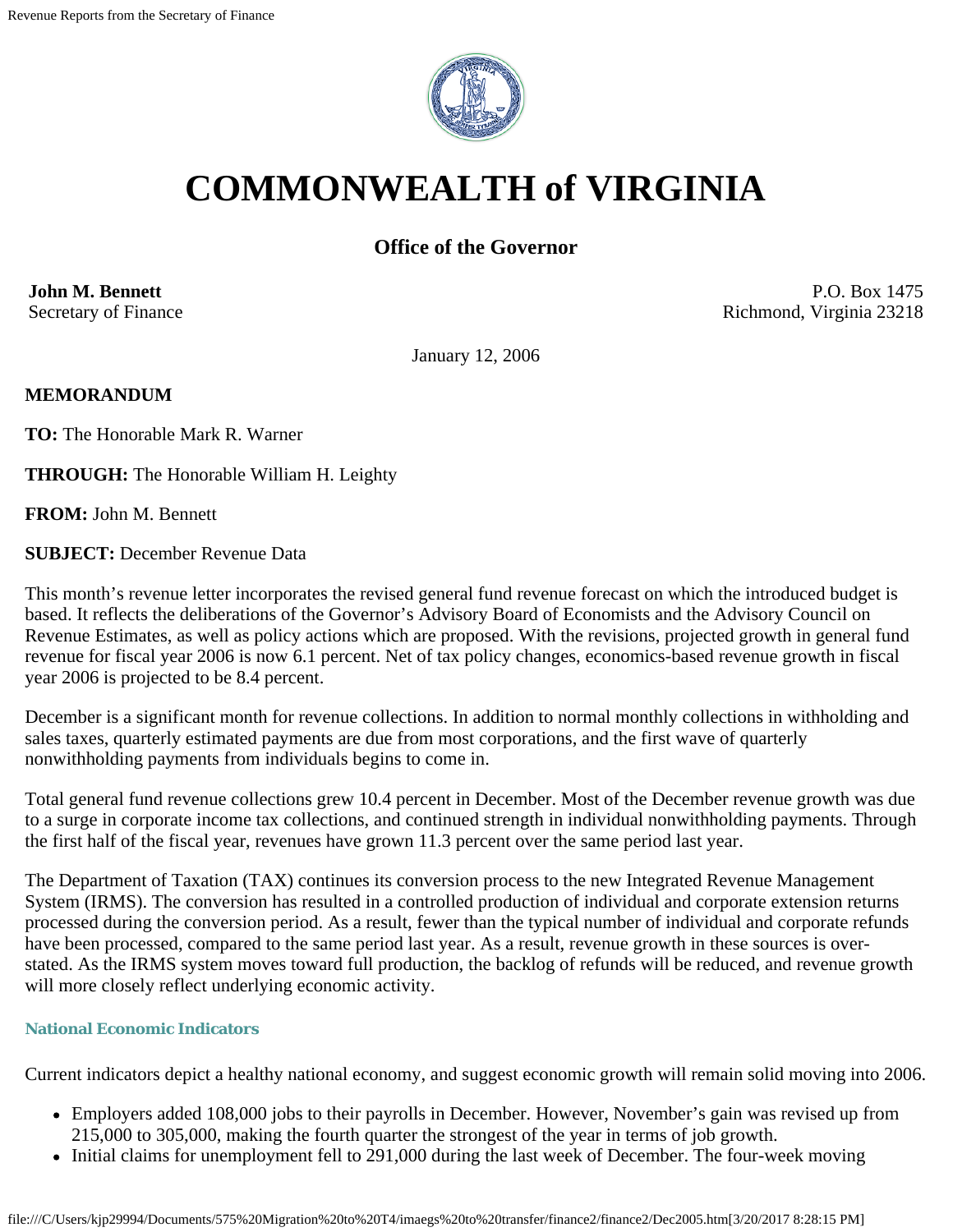average fell slightly to 317,000 – consistent with a solid labor market expansion.

- The Consumer Price Index fell 0.6 percent in November, largely due to an 8.0 percent decline in energy prices. Core inflation rose 0.2 percent for the month, bringing the annual rate of core inflation to 2.4 percent.
- The Conference Board's index of consumer confidence increased to 103.6 in December, following a significant 13-point gain in November. Both components of the index increased, but the largest gain was in the current conditions index. The index suggests that consumer confidence has essentially returned to its pre-hurricane levels.
- The Institute of Supply Management index fell 3.9 points to 54.2 in December, indicating growth in the manufacturing sector continues, but at a slower pace.
- As expected, the Federal Reserve raised the federal funds rate another 25 basis points in December, to 4.25 percent.

## **Virginia Economy**

In Virginia, payroll employment grew by 1.4 percent in November compared with the same month last year – about where it has been since last May.

In Northern Virginia payrolls grew by 3.2 percent. In Richmond-Petersburg jobs grew by 2.6 percent, followed by the western MSAs with 2.2 percent, and Hampton Roads with 1.2 percent growth. The unemployment rate rose slightly to 3.3 percent in November.

The Virginia Leading Index fell by 1.6 percent in November after rising 0.2 percent in October. The largest contributor to the decline was a sharp drop in auto registrations. Building permits also declined slightly. The U.S. Leading Index and initial claims for unemployment made positive contributions to the index.

## **December Revenue Collections**

Total general fund revenue collections grew 10.4 percent in December. Most of the December revenue growth was due to a surge in corporate income tax collections and continued strength in individual nonwithholding payments. Limited processing of corporate and individual income tax refunds also played a part. Through the first half of the fiscal year, revenues have grown 11.3 percent over the same period last year, ahead of the annual estimate of 6.1 percent.

Individual Income Tax Withholding (55% of general fund revenues): Collections of payroll withholding taxes grew 4.6 percent in December. Monthly growth is slightly understated since this December had one less deposit day than last year. Year-to-date withholding growth is 6.1 percent -- slightly below the projection of 6.9 percent growth for the fiscal year.

Individual Income Tax Nonwithholding (16% of general fund revenues): Nonwithholding payments were up 23.0 percent for the month. Year-to-date collections in this source are up 17.7 percent -- ahead of the estimate of 13.2 percent growth.

December growth in nonwithholding can be distorted by the timing of payments. Taxpayers have until January 15 to submit their fourth estimated payment for tax year 2005, and January collections in this source are typically much higher than December collections.

In addition, monthly growth patterns in prior years have shown large swings between December and January. Strong growth in December is often followed by marked weakness in January and vice versa. A clearer assessment of collections will be possible at the end of January, when all quarterly payments have been received.

Individual Income Tax Refunds: This month, TAX issued \$17.2 million in refunds, compared with \$13.0 million in December of last year. Fiscal year-to-date, \$113.0 million in refunds have been issued compared to \$168.9 million in the same period last year. TAX continues to be in a controlled production mode for extension returns processed during its conversion to IRMS, resulting in fewer than normal individual refunds being processed year-to-date. This has the effect of temporarily boosting apparent growth in individual income tax collections.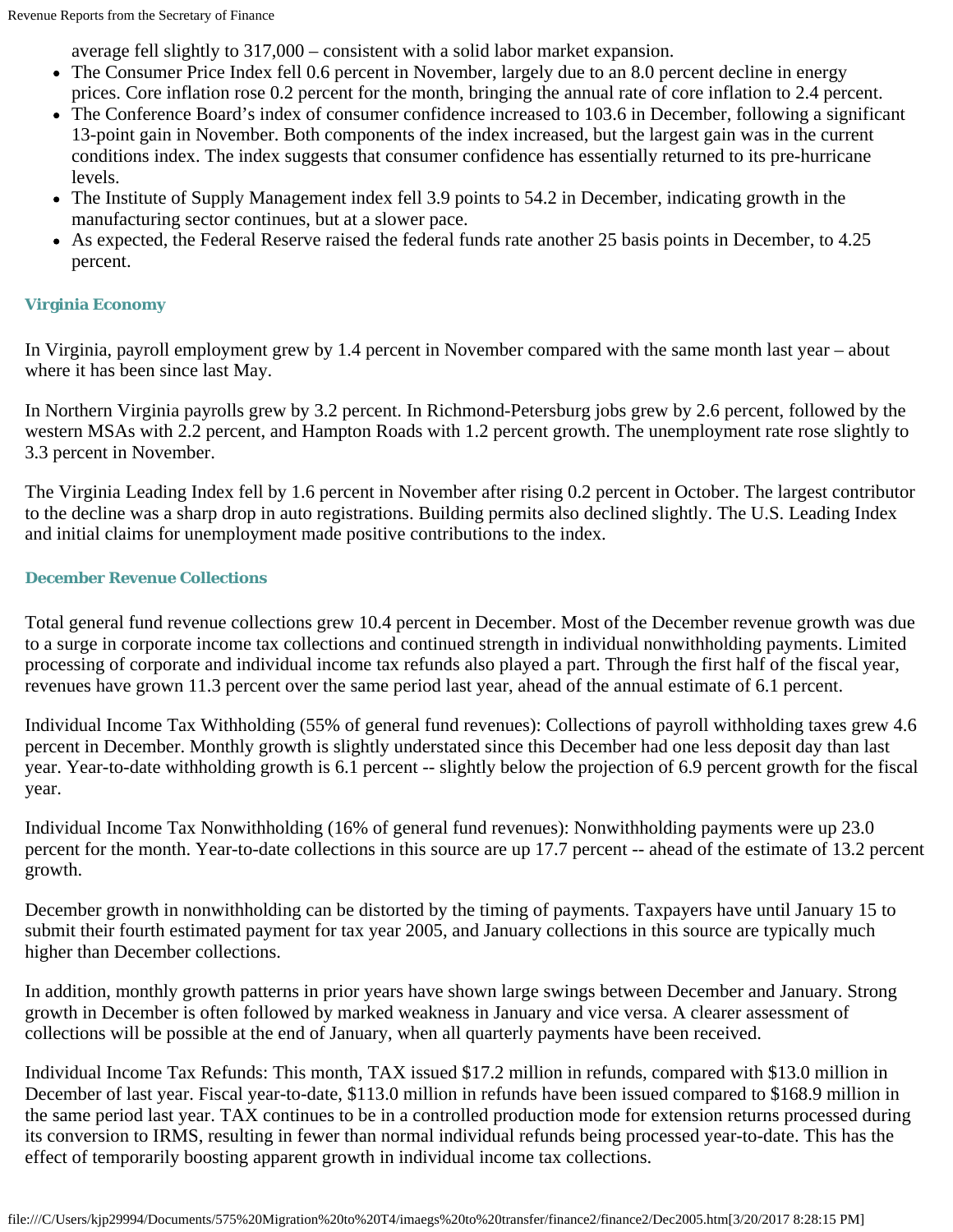Sales Tax (19% of general fund revenues): Collections of sales and use taxes, representing November sales, declined 5.0 percent in December. Adjusting for the effects of the reduced tax rate on food, growth was flat for the month. Year-todate growth stands at 4.5 percent through December, ahead of the estimate of a 4.6 percent decline.

As with individual nonwithholding, January receipts are necessary to more accurately assess growth in this source, since a large part of holiday sales tax collections will be received in January.

Corporate Income Tax (5% of general fund revenues): Collections in corporate income taxes surged in December, with \$184.7 million in receipts compared with \$111.1 million in December of last year. The largest payments came from companies in defense, technology, housing, and mortgage banking. Collections in this source have grown 91.0 percent through the first half of the fiscal year – far ahead of the annual estimate of 17.1 percent growth. Although underlying growth in this source is very strong, it is probably also overstated to some degree.

As with individual income tax collections, controlled production in processing extension returns has meant that fewer than normal extension returns are being fully processed. Last year at this time, \$84.2 million in corporate refunds had been issued. This year-to-date, \$8.9 million in corporate refunds have been issued. As the backlog of extension returns is worked off, the apparent growth rate will come closer to reflecting underlying economic activity.

#### **Other Revenue Sources**

|  |  | The following list provides data on December collections for other revenue sources: |  |  |  |  |  |  |
|--|--|-------------------------------------------------------------------------------------|--|--|--|--|--|--|
|--|--|-------------------------------------------------------------------------------------|--|--|--|--|--|--|

|                                                | <b>Year-to-Date</b> | <b>Required to</b><br><b>Meet Estimate</b> |
|------------------------------------------------|---------------------|--------------------------------------------|
| Insurance Premiums Taxes (3% GF revenues)      | $-0.5\%$            | 5.1%                                       |
| ABC Taxes (1.0% GF revenues)                   | 5.4%                | $-0.5\%$                                   |
| Public Service Corporations (0.6% GF revenues) | 14.5%               | 2.6%                                       |
| Interest Income $(0.7\%$ GF revenues)*         | 34.0%               | 17.3%                                      |

\*Approximately 60% of the interest for the current quarter and will be transferred to nongeneral funds in January.

**All Other Revenue:** All Other Revenue grew by 2.3 percent in December – \$86.9 million compared with \$84.9 million in December of last year. Substantial growth in the largest component of all other revenue – wills, suits, deeds, and contract fees – helped to offset declines in many of the minor sources. Wills, suits, deeds, and contract fees (mostly recordation tax receipts) grew by 13.2 percent in December. Year-to-date growth stands at 41.1 percent. For the fiscal year, collections of All Other Revenue are 8.1 percent above fiscal year 2006, trailing the annual estimate of 10.4 percent growth.

**Lottery Revenues:** Lottery net profits increased 28.7 percent for the month. An increase of 8.1 percent in gross sales was driven by growth in all product categories with scratch products generating the most sales. Overall expenses were nearly flat compared to last year – mainly due to lower than expected prize payouts for Pick 3 and Pick 4 games.

Year-to-date net income growth of 11.5 percent is well ahead of the projected 2.4 percent annual rate. The Lottery Department reports that comparisons to prior periods are greatly influenced by the size of advertised jackpots and prize expense rates that fluctuate with the "luck of the draw." Also, the kick-off of the North Carolina lottery later this fiscal year is expected to slow the overall sales growth. Both factors have been incorporated into the Lottery's revised revenue projections.

## **Summary**

This month's revenue letter incorporates the revised general fund revenue forecast on which the introduced budget is based. It reflects the deliberations of the Governor's Advisory Board of Economists and the Advisory Council on Revenue Estimates, as well as policy actions recommended in the Governor's introduced budget. With the revisions,